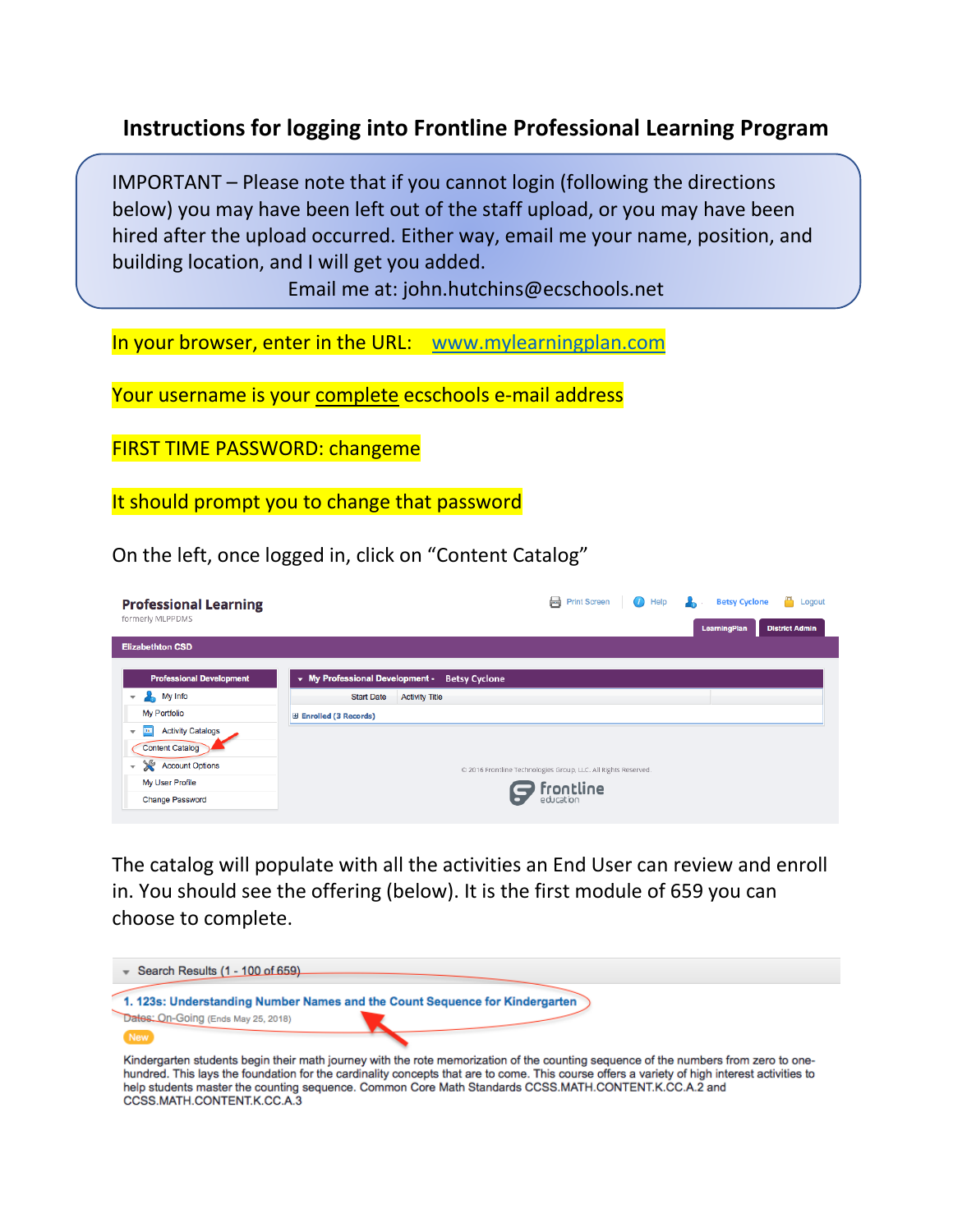Locate an activity and click on the blue name link of a course that is interesting.



Click on the "sign up now" button and you will receive the following message:

| <b>Message</b>                                                                                                                 |
|--------------------------------------------------------------------------------------------------------------------------------|
| <b>Enrolled</b><br>You are enrolled in this activity. Please monitor the status of your registration on the Learning Plan tab. |
| Download Calendar File                                                                                                         |
| <b>Return to Main</b><br><b>Return to Catalog</b>                                                                              |

Click on the LearningPlan tab (at the top) to see where your enrollment lives.

|                                                                             | <b>LearningPlan</b> | <b>District Admin</b> |
|-----------------------------------------------------------------------------|---------------------|-----------------------|
|                                                                             |                     |                       |
|                                                                             |                     |                       |
| 1. 123s: Understanding Number Names and the Count Sequence for Kindergarten |                     |                       |